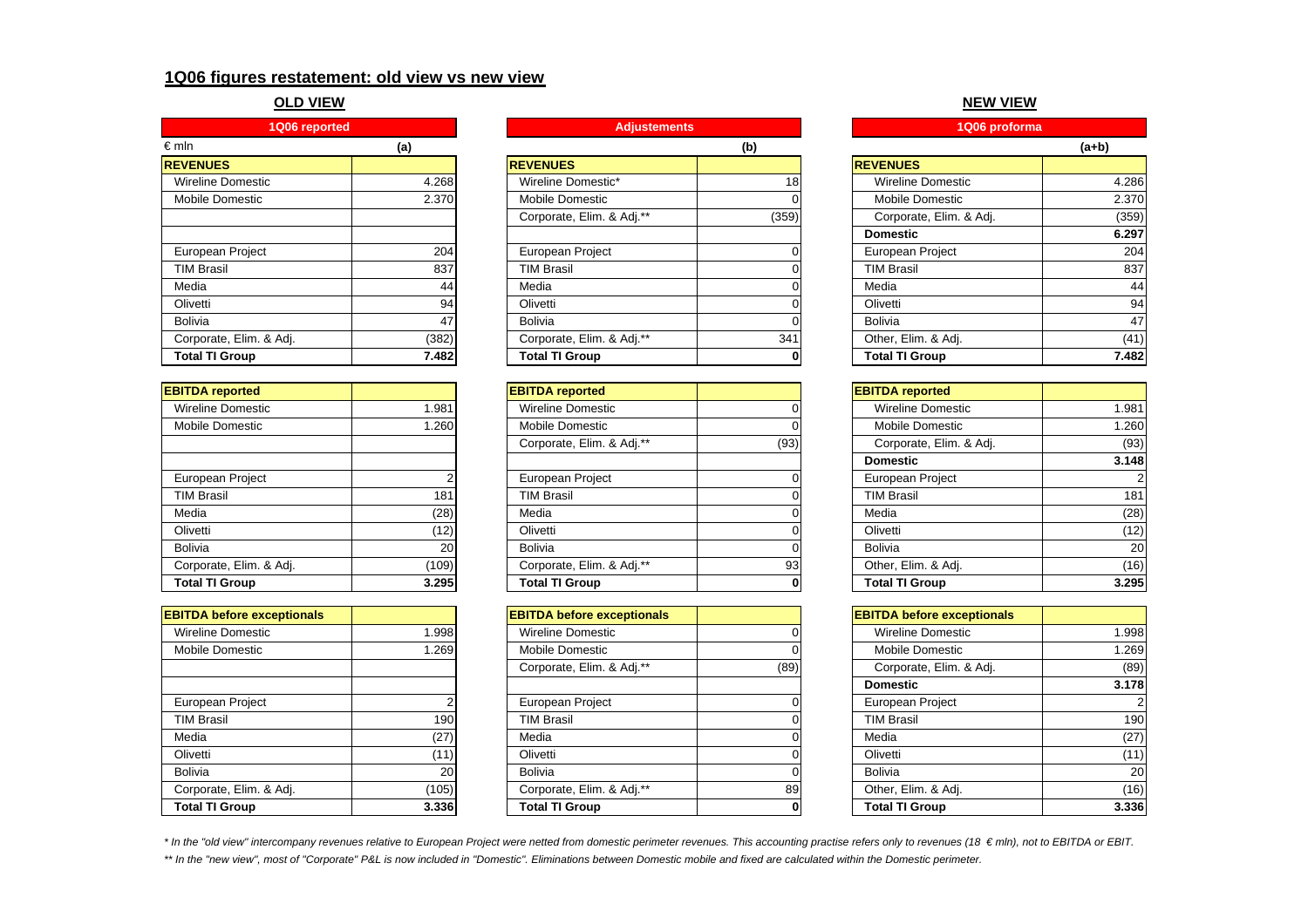# **1Q06 figures restatement: old view vs new view**

# **OLD VIEW**

|      |  | ments        |  | proforma |  |
|------|--|--------------|--|----------|--|
| €mIn |  | $\mathbf{D}$ |  | (a+b'    |  |

| <b>EBIT reported</b>     |       |
|--------------------------|-------|
| <b>Wireline Domestic</b> | 1.213 |
| Mobile Domestic          | 925   |
|                          |       |
|                          |       |
| European Project         | (38)  |
| <b>TIM Brasil</b>        | (36)  |
| Media                    | (41)  |
| Olivetti                 | (17)  |
| Bolivia                  | 10    |
| Corporate, Elim. & Adj.  | (32)  |
| <b>Total TI Group</b>    | 1.984 |

| 1.230 |
|-------|
| 934   |
|       |
|       |
| (38)  |
| (27)  |
| (40)  |
| (16)  |
| 10    |
| (140) |
| 1.913 |
|       |

| <b>EBIT reported</b>     |       | <b>EBIT reported</b>      |      | <b>EBIT</b> reported    |       |
|--------------------------|-------|---------------------------|------|-------------------------|-------|
| <b>Wireline Domestic</b> | 1.213 | <b>Wireline Domestic</b>  |      | Wireline Domestic       | 1.213 |
| Mobile Domestic          | 925   | <b>Mobile Domestic</b>    |      | <b>Mobile Domestic</b>  | 925   |
|                          |       | Corporate, Elim. & Adj.** | (57) | Corporate, Elim. & Adj. | (57)  |
|                          |       |                           |      | <b>Domestic</b>         | 2.081 |
| European Project         | (38)  | European Project          |      | European Project        | (38)  |
| <b>TIM Brasil</b>        | (36)  | <b>TIM Brasil</b>         |      | <b>TIM Brasil</b>       | (36)  |
| Media                    | (41)  | Media                     |      | Media                   | (41)  |
| Olivetti                 | (17)  | Olivetti                  |      | Olivetti                | (17)  |
| Bolivia                  | 10    | <b>Bolivia</b>            |      | Bolivia                 | 10    |
| Corporate, Elim. & Adj.  | (32)  | Corporate, Elim. & Adj.** | 57   | Other, Elim. & Adj.     | 25    |
| <b>Total TI Group</b>    | 1.984 | <b>Total TI Group</b>     |      | <b>Total TI Group</b>   | 1.984 |

| <b>EBIT before exceptionals</b> |       | <b>EBIT before exceptionals</b> |       | <b>EBIT before exceptionals</b> |       |
|---------------------------------|-------|---------------------------------|-------|---------------------------------|-------|
| <b>Wireline Domestic</b>        | 1.230 | <b>Wireline Domestic</b>        |       | Wireline Domestic               | 1.230 |
| <b>Mobile Domestic</b>          | 934   | <b>Mobile Domestic</b>          |       | <b>Mobile Domestic</b>          | 934   |
|                                 |       | Corporate, Elim. & Adj.**       | (138) | Corporate, Elim. & Adj.         | (138) |
|                                 |       |                                 |       | <b>Domestic</b>                 | 2.026 |
| European Project                | (38)  | European Project                |       | European Project                | (38)  |
| <b>TIM Brasil</b>               | (27)  | <b>TIM Brasil</b>               |       | <b>TIM Brasil</b>               | (27)  |
| Media                           | (40)  | Media                           |       | Media                           | (40)  |
| Olivetti                        | (16)  | Olivetti                        |       | Olivetti                        | (16)  |
| Bolivia                         | 10    | <b>Bolivia</b>                  |       | Bolivia                         | 10    |
| Corporate, Elim. & Adj.         | (140) | Corporate, Elim. & Adj.**       | 138   | Other, Elim. & Adj.             | (2)   |
| <b>Total TI Group</b>           | 1.913 | <b>Total TI Group</b>           |       | <b>Total TI Group</b>           | 1.913 |

# **NEW VIEW**

| <b>BIT reported</b>       |      | <b>EBIT reported</b>    |                 |
|---------------------------|------|-------------------------|-----------------|
| Wireline Domestic         |      | Wireline Domestic       | 1.213           |
| Mobile Domestic           |      | Mobile Domestic         | 925             |
| Corporate, Elim. & Adj.** | (57) | Corporate, Elim. & Adj. | (57)            |
|                           |      | <b>Domestic</b>         | 2.081           |
| European Project          | ი    | European Project        | (38)            |
| <b>TIM Brasil</b>         |      | <b>TIM Brasil</b>       | (36)            |
| Media                     |      | Media                   | (41)            |
| Olivetti                  |      | Olivetti                | (17)            |
| Bolivia                   |      | Bolivia                 | 10 <sup>1</sup> |
| Corporate, Elim. & Adj.** | 57   | Other, Elim. & Adj.     | <b>25</b>       |
| <b>Total TI Group</b>     | 0    | <b>Total TI Group</b>   | 1.984           |
|                           |      |                         |                 |

| <b>BIT before exceptionals</b> |       | <b>EBIT before exceptionals</b> |                 |
|--------------------------------|-------|---------------------------------|-----------------|
| Wireline Domestic              |       | Wireline Domestic               | 1.230           |
| Mobile Domestic                |       | Mobile Domestic                 | 934             |
| Corporate, Elim. & Adj.**      | (138) | Corporate, Elim. & Adj.         | (138)           |
|                                |       | <b>Domestic</b>                 | 2.026           |
| European Project               |       | European Project                | (38)            |
| TIM Brasil                     |       | <b>TIM Brasil</b>               | (27)            |
| Media                          |       | Media                           | (40)            |
| Olivetti                       |       | Olivetti                        | (16)            |
| Bolivia                        |       | Bolivia                         | 10 <sup>1</sup> |
| Corporate, Elim. & Adj.**      | 138   | Other, Elim. & Adj.             | (2)             |
| <b>Total TI Group</b>          | 0     | <b>Total TI Group</b>           | 1.913           |

*\*\* In the "new view", most of "Corporate" P&L is now included in "Domestic". Eliminations between Domestic mobile and fixed are calculated within the Domestic perimeter.*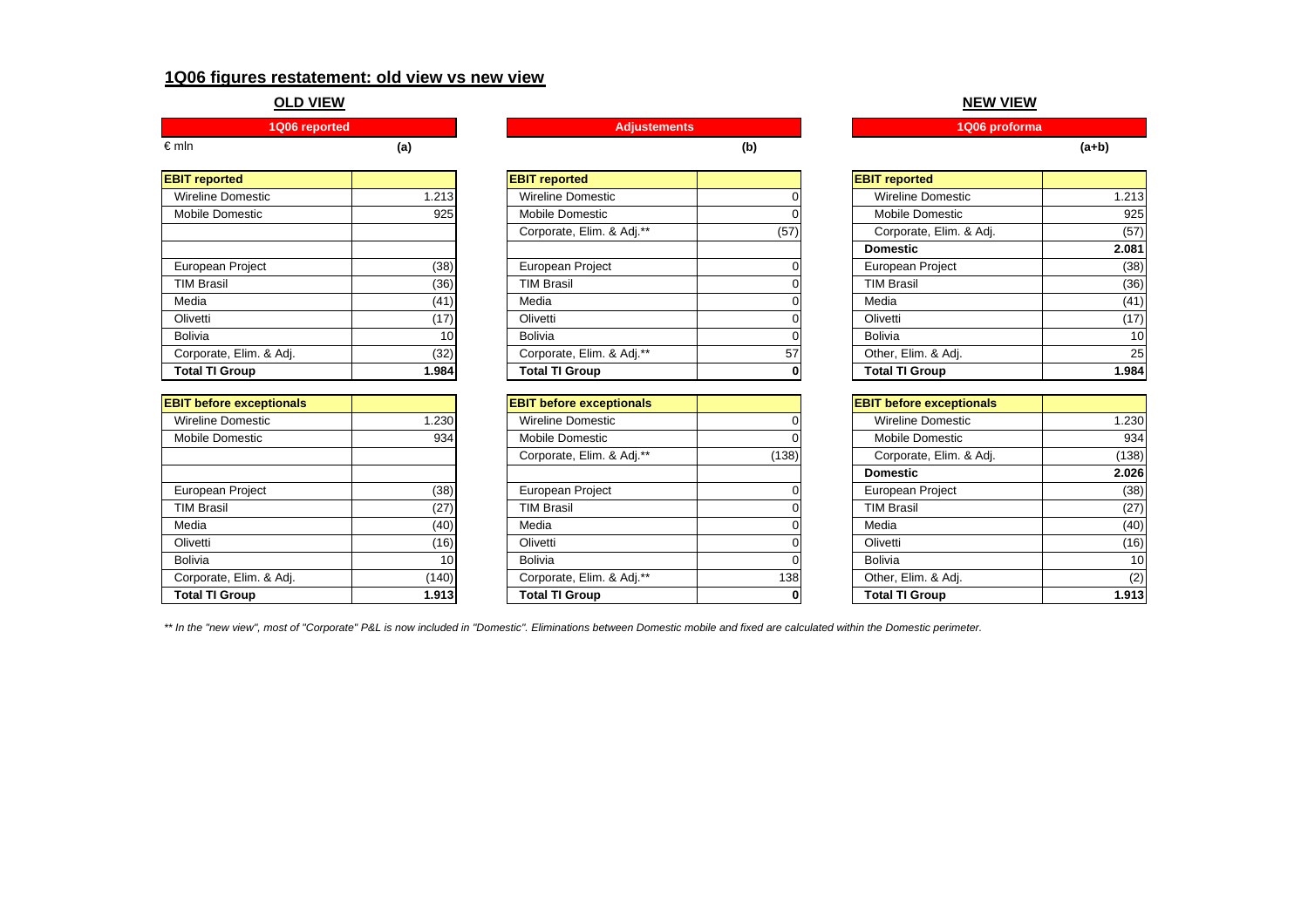## **1H06 figures restatement: old view vs new view**

#### **OLD VIEW**

| 1H06 reported            |        |                           | <b>Adjustements</b> |                          |
|--------------------------|--------|---------------------------|---------------------|--------------------------|
| $\epsilon$ mln           | (a)    |                           | (b)                 |                          |
| <b>REVENUES</b>          |        | <b>REVENUES</b>           |                     | <b>REVENUES</b>          |
| <b>Wireline Domestic</b> | 8.550  | Wireline Domestic*        | 49                  | <b>Wireline Domestic</b> |
| <b>Mobile Domestic</b>   | 4.982  | Mobile Domestic           |                     | Mobile Domestic          |
|                          |        | Corporate, Elim. & Adj.** | (704)               | Corporate, Elim. & Adj.  |
|                          |        |                           |                     | <b>Domestic</b>          |
| European Project         | 427    | European Project          |                     | <b>European Project</b>  |
| <b>TIM Brasil</b>        | .722   | <b>TIM Brasil</b>         |                     | <b>TIM Brasil</b>        |
| Media                    | 98     | Media                     |                     | Media                    |
| Olivetti                 | 212    | Olivetti                  |                     | Olivetti                 |
| <b>Bolivia</b>           | 93     | <b>Bolivia</b>            |                     | Bolivia                  |
| Corporate, Elim. & Adj.  | (749)  | Corporate, Elim. & Adj.** | 655                 | Other, Elim. & Adj.      |
| <b>Total TI Group</b>    | 15.335 | <b>Total TI Group</b>     |                     | <b>Total TI Group</b>    |

| <b>EBITDA</b> reported  |       |
|-------------------------|-------|
| Wireline Domestic       | 3.888 |
| <b>Mobile Domestic</b>  | 2.553 |
|                         |       |
|                         |       |
| European Project        | 14    |
| <b>TIM Brasil</b>       | 354   |
| Media                   | (52)  |
| Olivetti                | (26)  |
| Bolivia                 | 37    |
| Corporate, Elim. & Adj. | (250) |
| <b>Total TI Group</b>   | 6.518 |

| <b>EBITDA before exceptionals</b> |       |
|-----------------------------------|-------|
| <b>Wireline Domestic</b>          | 3.938 |
| Mobile Domestic                   | 2.570 |
|                                   |       |
|                                   |       |
| European Project                  | 14    |
| <b>TIM Brasil</b>                 | 363   |
| Media                             | (48)  |
| Olivetti                          | (19)  |
| Bolivia                           | 37    |
| Corporate, Elim. & Adj.           | (237) |
| <b>Total TI Group</b>             | 6.618 |

| €mIn                    | (a)    |                           | (b)   |                         | $(a+b)$ |
|-------------------------|--------|---------------------------|-------|-------------------------|---------|
| <b>REVENUES</b>         |        | <b>REVENUES</b>           |       | <b>REVENUES</b>         |         |
| Wireline Domestic       | 8.550  | Wireline Domestic*        | 49    | Wireline Domestic       | 8.599   |
| Mobile Domestic         | 4.982  | Mobile Domestic           |       | <b>Mobile Domestic</b>  | 4.982   |
|                         |        | Corporate, Elim. & Adj.** | (704) | Corporate, Elim. & Adj. | (704)   |
|                         |        |                           |       | <b>Domestic</b>         | 12.877  |
| European Project        | 427    | European Project          |       | <b>European Project</b> | 427     |
| <b>TIM Brasil</b>       | 1.722  | <b>TIM Brasil</b>         |       | <b>TIM Brasil</b>       | 1.722   |
| Media                   | 98     | Media                     |       | Media                   | 98      |
| Olivetti                | 212    | Olivetti                  |       | Olivetti                | 212     |
| Bolivia                 | 93     | <b>Bolivia</b>            |       | Bolivia                 | 93      |
| Corporate, Elim. & Adj. | (749)  | Corporate, Elim. & Adj.** | 655   | Other, Elim. & Adj.     | (94)    |
| <b>Total TI Group</b>   | 15.335 | <b>Total TI Group</b>     | 0     | <b>Total TI Group</b>   | 15.335  |
|                         |        |                           |       |                         |         |

| <b>EBITDA reported</b>  |       | <b>EBITDA</b> reported    |       | <b>EBITDA</b> reported   |       |
|-------------------------|-------|---------------------------|-------|--------------------------|-------|
| Wireline Domestic       | 3.888 | <b>Wireline Domestic</b>  |       | <b>Wireline Domestic</b> | 3.892 |
| Mobile Domestic         | 2.553 | Mobile Domestic           |       | <b>Mobile Domestic</b>   | 2.553 |
|                         |       | Corporate, Elim. & Adj.** | (235) | Corporate, Elim. & Adj.  | (235) |
|                         |       |                           |       | <b>Domestic</b>          | 6.210 |
| European Project        |       | <b>European Project</b>   |       | European Project         | 14    |
| <b>TIM Brasil</b>       | 354   | <b>TIM Brasil</b>         |       | <b>TIM Brasil</b>        | 354   |
| Media                   | (52)  | Media                     |       | Media                    | (52)  |
| Olivetti                | (26)  | Olivetti                  |       | Olivetti                 | (26)  |
| Bolivia                 | 37    | <b>Bolivia</b>            |       | <b>Bolivia</b>           | 37    |
| Corporate, Elim. & Adj. | (250) | Corporate, Elim. & Adj.** | 231   | Other, Elim. & Adj.      | (19)  |
| <b>Total TI Group</b>   | 6.518 | <b>Total TI Group</b>     | 0     | <b>Total TI Group</b>    | 6.518 |

| <b>EBITDA before exceptionals</b> |       | <b>EBITDA before exceptionals</b> |       | <b>EBITDA before exceptionals</b> |       |
|-----------------------------------|-------|-----------------------------------|-------|-----------------------------------|-------|
| Wireline Domestic                 | 3.938 | <b>Wireline Domestic</b>          |       | Wireline Domestic                 | 3.942 |
| Mobile Domestic                   | 2.570 | Mobile Domestic                   |       | Mobile Domestic                   | 2.570 |
|                                   |       | Corporate, Elim. & Adj.**         | (223) | Corporate, Elim. & Adj.           | (223) |
|                                   |       |                                   |       | <b>Domestic</b>                   | 6.289 |
| European Project                  |       | <b>European Project</b>           |       | European Project                  | 14    |
| <b>TIM Brasil</b>                 | 363   | <b>TIM Brasil</b>                 |       | <b>TIM Brasil</b>                 | 363   |
| Media                             | (48)  | Media                             |       | Media                             | (48)  |
| Olivetti                          | (19)  | Olivetti                          |       | Olivetti                          | (19)  |
| Bolivia                           | 37    | Bolivia                           |       | <b>Bolivia</b>                    | 37    |
| Corporate, Elim. & Adj.           | (237) | Corporate, Elim. & Adj.**         | 219   | Other, Elim. & Adj.               | (18)  |
| <b>Total TI Group</b>             | 6.618 | <b>Total TI Group</b>             |       | <b>Total TI Group</b>             | 6.618 |
|                                   |       |                                   |       |                                   |       |

#### **NEW VIEW**

| <b>Adjustements</b>       |       | 1H06 proforma            |        |
|---------------------------|-------|--------------------------|--------|
|                           | (b)   |                          | (a+b)  |
| <b>EVENUES</b>            |       | <b>REVENUES</b>          |        |
| Wireline Domestic*        | 49    | <b>Wireline Domestic</b> | 8.599  |
| Mobile Domestic           |       | Mobile Domestic          | 4.982  |
| Corporate, Elim. & Adj.** | (704) | Corporate, Elim. & Adj.  | (704)  |
|                           |       | <b>Domestic</b>          | 12,877 |
| European Project          |       | European Project         | 427    |
| <b>TIM Brasil</b>         |       | <b>TIM Brasil</b>        | 1.722  |
| Media                     |       | Media                    | 98     |
| Olivetti                  |       | Olivetti                 | 212    |
| <b>Bolivia</b>            |       | <b>Bolivia</b>           | 93     |
| Corporate, Elim. & Adj.** | 655   | Other, Elim. & Adj.      | (94)   |
| <b>Total TI Group</b>     | 0     | <b>Total TI Group</b>    | 15.335 |

| <b>BITDA reported</b>     |       | <b>EBITDA</b> reported   |                 |
|---------------------------|-------|--------------------------|-----------------|
| Wireline Domestic         |       | <b>Wireline Domestic</b> | 3.892           |
| Mobile Domestic           |       | Mobile Domestic          | 2.553           |
| Corporate, Elim. & Adj.** | (235) | Corporate, Elim. & Adj.  | (235)           |
|                           |       | <b>Domestic</b>          | 6.210           |
| European Project          |       | European Project         | 14              |
| TIM Brasil                |       | <b>TIM Brasil</b>        | 354             |
| Media                     |       | Media                    | (52)            |
| Olivetti                  |       | Olivetti                 | (26)            |
| <b>Bolivia</b>            |       | Bolivia                  | 37 <sup>1</sup> |
| Corporate, Elim. & Adj.** | 231   | Other, Elim. & Adj.      | (19)            |
| <b>Total TI Group</b>     | 0     | <b>Total TI Group</b>    | 6.518           |

| <b>BITDA before exceptionals</b> |       | <b>EBITDA before exceptionals</b> |       |
|----------------------------------|-------|-----------------------------------|-------|
| Wireline Domestic                |       | Wireline Domestic                 | 3.942 |
| Mobile Domestic                  |       | Mobile Domestic                   | 2.570 |
| Corporate, Elim. & Adj.**        | (223) | Corporate, Elim. & Adj.           | (223) |
|                                  |       | <b>Domestic</b>                   | 6.289 |
| European Project                 |       | European Project                  | 14    |
| TIM Brasil                       |       | <b>TIM Brasil</b>                 | 363   |
| Media                            |       | Media                             | (48)  |
| Olivetti                         |       | Olivetti                          | (19)  |
| <b>Bolivia</b>                   |       | Bolivia                           | 37    |
| Corporate, Elim. & Adj.**        | 219   | Other, Elim. & Adj.               | (18)  |
| <b>Total TI Group</b>            |       | <b>Total TI Group</b>             | 6.618 |

*\* Intercompany revenues relative to European Project were netted from domestic perimeter revenues in the "old view". This accounting practise refers to revenues (42 € mln) and EBIT (-6 € mln), not to EBITDA . In addition, in line with the current 2007 classification, Telsy has been "moved" from Corporate to Wireline Domestic items (revenues 7€ mln, ebitda 4 € mln and ebit 3 € mln).* 

*\*\* In the "new view", most of "Corporate" P&L is now included in "Domestic". Eliminations between Domestic mobile and fixed are calculated within the Domestic perimeter.* 

*\*\*\* Differences from Analyst Day figures are related to the inclusion within "Other activities" of companies previously part of the Domestic perimeter. At the Ebit level this includes the accounting of capital losses from TILS and Eustema (+25 € mln) among "Other Activities" as opposed to prior Domestic classification.*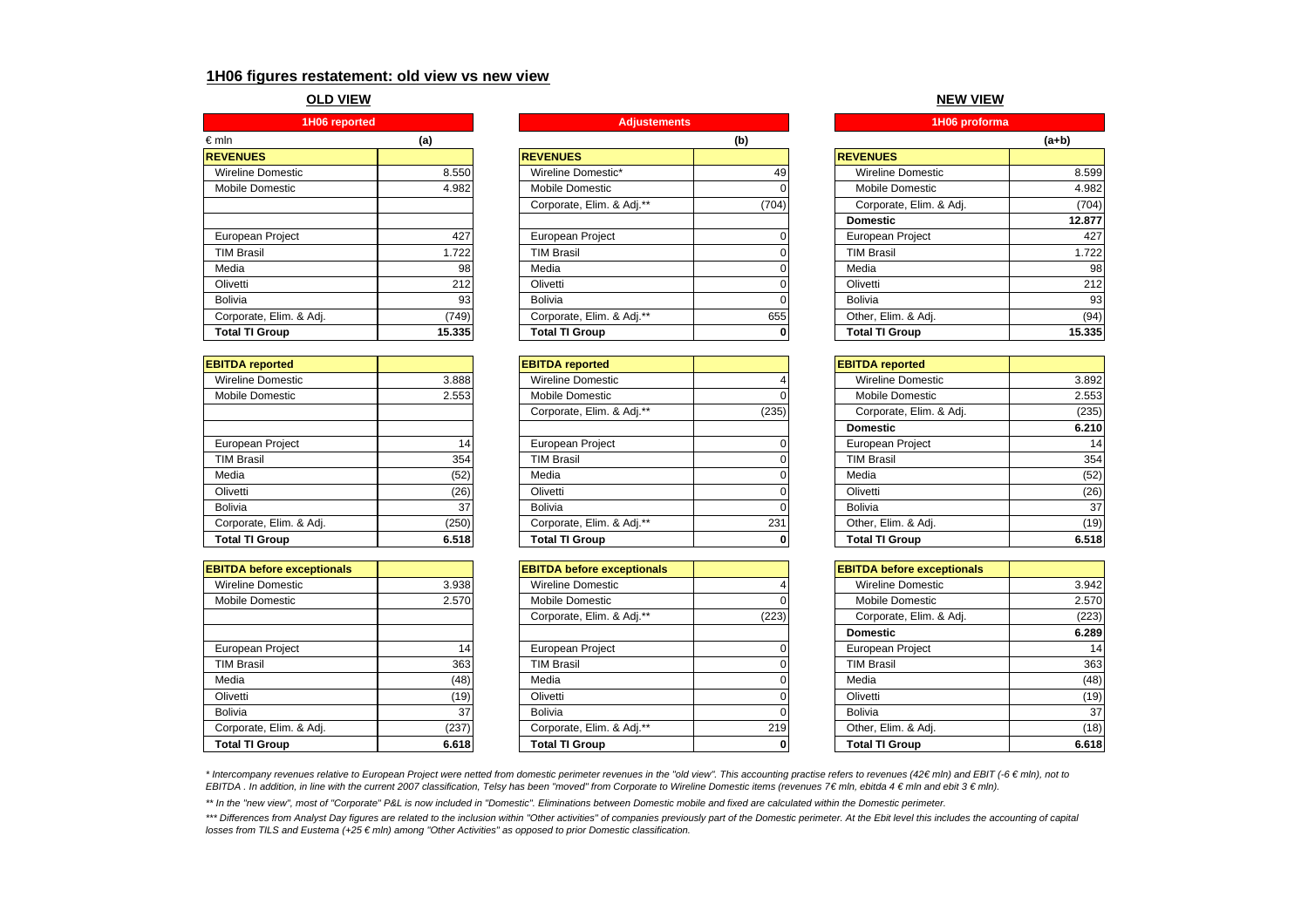### **1H06 figures restatement: old view vs new view**

#### **OLD VIEW**

€ mln

| <b>EBIT</b> reported     |       |
|--------------------------|-------|
| <b>Wireline Domestic</b> | 2.371 |
| <b>Mobile Domestic</b>   | 1.874 |
|                          |       |
|                          |       |
| European Project         | (78)  |
| <b>TIM Brasil</b>        | (78)  |
| Media                    | (79)  |
| Olivetti                 | (35)  |
| <b>Bolivia</b>           | 18    |
| Corporate, Elim. & Adj.  | (192) |
| <b>Total TI Group</b>    | 3.801 |

| <b>EBIT before exceptionals</b> |       |
|---------------------------------|-------|
| <b>Wireline Domestic</b>        | 2.421 |
| Mobile Domestic                 | 1.891 |
|                                 |       |
|                                 |       |
| European Project                | 78)   |
| <b>TIM Brasil</b>               | (69   |
| Media                           |       |
| Olivetti                        | (28)  |
| Bolivia                         | 18    |
| Corporate, Elim. & Adj.         | (306) |
| <b>Total TI Group</b>           | 3.7   |

**1H06 reported Adjustements 1H06 proforma**

| <b>EBIT reported</b>     |       | <b>EBIT</b> reported      |       | <b>EBIT reported</b>     |       |
|--------------------------|-------|---------------------------|-------|--------------------------|-------|
| <b>Wireline Domestic</b> | 2.371 | <b>Wireline Domestic</b>  | (3)   | <b>Wireline Domestic</b> | 2.368 |
| Mobile Domestic          | 1.874 | Mobile Domestic           |       | <b>Mobile Domestic</b>   | 1.874 |
|                          |       | Corporate, Elim. & Adj.** | (205) | Corporate, Elim. & Adj.  | (205) |
|                          |       |                           |       | <b>Domestic</b>          | 4.037 |
| European Project         | (78)  | European Project          |       | European Project         | (78)  |
| <b>TIM Brasil</b>        | (78)  | <b>TIM Brasil</b>         |       | <b>TIM Brasil</b>        | (78)  |
| Media                    | (79)  | Media                     |       | Media                    | (79)  |
| Olivetti                 | (35)  | Olivetti                  |       | Olivetti                 | (35)  |
| Bolivia                  | 18    | <b>Bolivia</b>            |       | <b>Bolivia</b>           | 18    |
| Corporate, Elim. & Adj.  | (192) | Corporate, Elim. & Adj.** | 208   | Other, Elim. & Adj.      | 16    |
| <b>Total TI Group</b>    | 3.801 | <b>Total TI Group</b>     | 0     | <b>Total TI Group</b>    | 3.801 |

| <b>EBIT before exceptionals</b> |       | <b>EBIT before exceptionals</b> |       | <b>EBIT before exceptionals</b> |       |
|---------------------------------|-------|---------------------------------|-------|---------------------------------|-------|
| Wireline Domestic               | 2.421 | <b>Wireline Domestic</b>        | (3)   | Wireline Domestic               | 2.418 |
| Mobile Domestic                 | 1.891 | Mobile Domestic                 |       | Mobile Domestic                 | 1.891 |
|                                 |       | Corporate, Elim. & Adj.**       | (316) | Corporate, Elim. & Adj.         | (316) |
|                                 |       |                                 |       | <b>Domestic</b>                 | 3.993 |
| European Project                | (78)  | European Project                |       | European Project                | (78)  |
| <b>TIM Brasil</b>               | (69)  | <b>TIM Brasil</b>               |       | <b>TIM Brasil</b>               | (69)  |
| Media                           | (74)  | Media                           |       | Media                           | (74)  |
| Olivetti                        | (28)  | Olivetti                        |       | Olivetti                        | (28)  |
| <b>Bolivia</b>                  | 18    | <b>Bolivia</b>                  |       | <b>Bolivia</b>                  | 18    |
| Corporate, Elim. & Adj.         | (306) | Corporate, Elim. & Adj.**       | 319   | Other, Elim. & Adj.             | 13    |
| <b>Total TI Group</b>           | 3.775 | <b>Total TI Group</b>           |       | <b>Total TI Group</b>           | 3.775 |

#### **NEW VIEW**

**(a) (b) (a+b)**

| <b>BIT</b> reported       |       | <b>EBIT reported</b>     |                 |
|---------------------------|-------|--------------------------|-----------------|
| Wireline Domestic         | (3)   | <b>Wireline Domestic</b> | 2.368           |
| Mobile Domestic           |       | Mobile Domestic          | 1.874           |
| Corporate, Elim. & Adj.** | (205) | Corporate, Elim. & Adj.  | (205)           |
|                           |       | <b>Domestic</b>          | 4.037           |
| European Project          |       | European Project         | (78)            |
| TIM Brasil                |       | <b>TIM Brasil</b>        | (78)            |
| Media                     |       | Media                    | (79)            |
| Olivetti                  |       | Olivetti                 | (35)            |
| Bolivia                   |       | <b>Bolivia</b>           | 18              |
| Corporate, Elim. & Adj.** | 208   | Other, Elim. & Adj.      | 16 <sup>1</sup> |
| <b>Total TI Group</b>     | 0     | <b>Total TI Group</b>    | 3.801           |

| <b>BIT before exceptionals</b> |              | <b>EBIT before exceptionals</b> |                 |
|--------------------------------|--------------|---------------------------------|-----------------|
| Wireline Domestic              | (3)          | <b>Wireline Domestic</b>        | 2.418           |
| Mobile Domestic                |              | Mobile Domestic                 | 1.891           |
| Corporate, Elim. & Adj.**      | (316)        | Corporate, Elim. & Adj.         | (316)           |
|                                |              | <b>Domestic</b>                 | 3.993           |
| European Project               |              | European Project                | (78)            |
| TIM Brasil                     |              | <b>TIM Brasil</b>               | (69)            |
| Media                          |              | Media                           | (74)            |
| Olivetti                       |              | Olivetti                        | (28)            |
| <b>Bolivia</b>                 |              | <b>Bolivia</b>                  | 18 <sup>1</sup> |
| Corporate, Elim. & Adj.**      | 319          | Other, Elim. & Adj.             | 13 <sub>l</sub> |
| Total TI Group                 | $\mathbf{0}$ | <b>Total TI Group</b>           | 3.775           |

*\* Intercompany revenues relative to European Project were netted from domestic perimeter revenues in the "old view". This accounting practise refers to revenues (42 € mln), not to EBITDA and EBIT (-6 €*  mln). In addition, in line with the current 2007 classification, Telsy has been "moved" from Corporate to Wireline Domestic items (revenues 7€ mln, ebitda 4 € mln and ebit 3 € mln).

*\*\* In the "new view", most of "Corporate" P&L is now included in "Domestic". Eliminations between Domestic mobile and fixed are calculated within the Domestic perimeter.* 

\*\*\* Differences from Analyst Day figures are related to the inclusion within "Other activities" of companies previously part of the Domestic perimeter. At the Ebit level this includes the accounting of capital *losses from TILS and Eustema (+25 € mln) among "Other Activities" as opposed to prior Domestic classification.*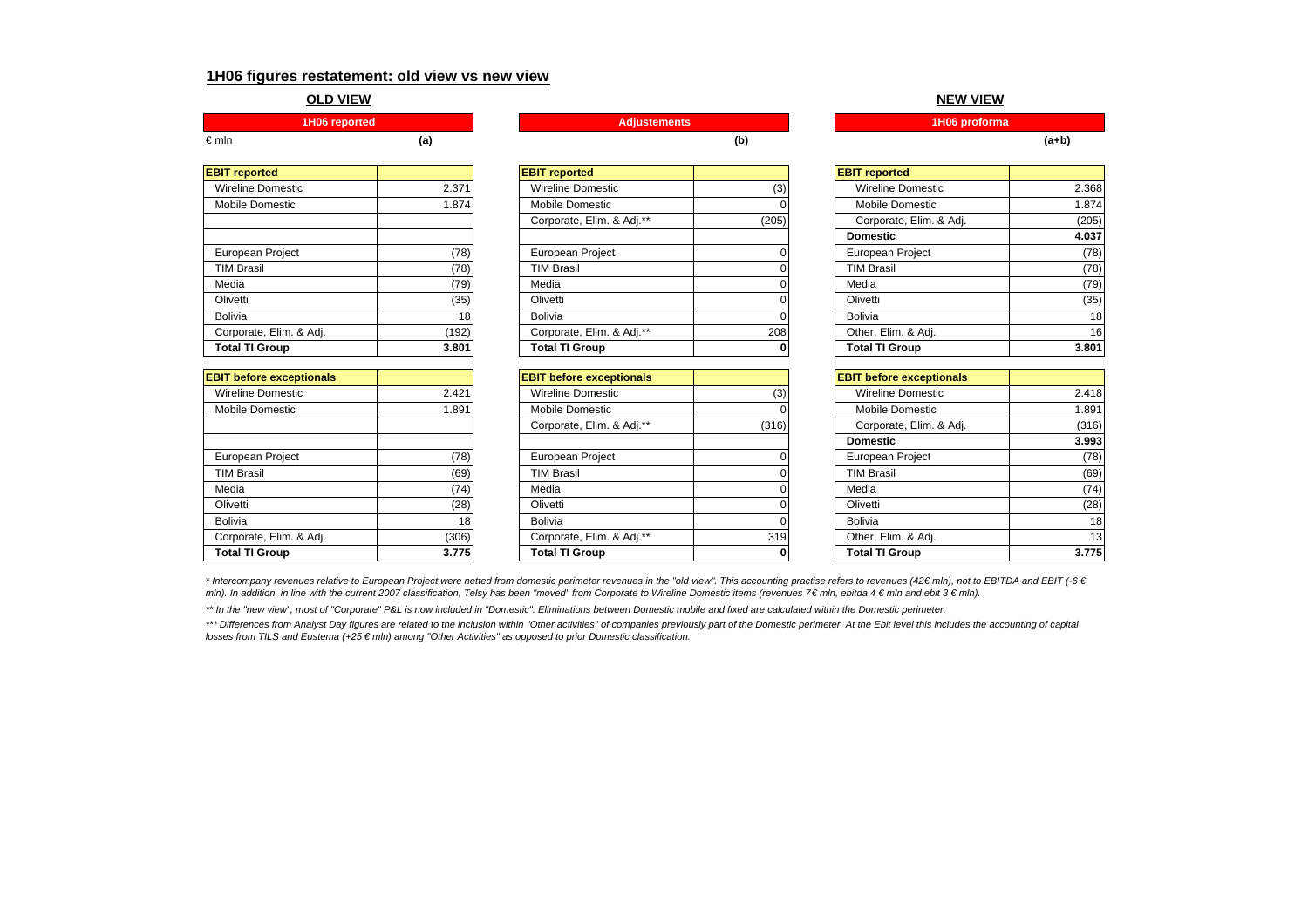## **9M06 figures restatement: old view vs new view**

#### **OLD VIEW**

| 9M06 reported                      |        |  |  |
|------------------------------------|--------|--|--|
| €mln                               | (a)    |  |  |
| <b>REVENUES</b>                    |        |  |  |
| Wireline Domestic                  | 12.633 |  |  |
| Mobile Domestic                    | 7.565  |  |  |
|                                    |        |  |  |
|                                    |        |  |  |
| European Project                   | 662    |  |  |
| <b>TIM Brasil</b>                  | 2.792  |  |  |
| Media                              | 136    |  |  |
| Olivetti                           | 298    |  |  |
| Bolivia                            | 142    |  |  |
| Corporate, Elim. & Adj.<br>(1.124) |        |  |  |
| <b>Total TI Group</b>              | 23.104 |  |  |

| <b>EBITDA</b> reported  |       |
|-------------------------|-------|
| Wireline Domestic       | 5.707 |
| Mobile Domestic         | 3.859 |
|                         |       |
|                         |       |
| European Project        | 40    |
| <b>TIM Brasil</b>       | 604   |
| Media                   | (71   |
| Olivetti                | (36)  |
| Bolivia                 | 59    |
| Corporate, Elim. & Adj. | (376) |
| <b>Total TI Group</b>   | 9.786 |

| <b>EBITDA before exceptionals</b> |       |
|-----------------------------------|-------|
| Wireline Domestic                 | 5.767 |
| Mobile Domestic                   | 3.875 |
|                                   |       |
|                                   |       |
| European Project                  | 40    |
| <b>TIM Brasil</b>                 | 608   |
| Media                             | (66)  |
| Olivetti                          | (26)  |
| Bolivia                           | 59    |
| Corporate, Elim. & Adj.           | (352) |
| <b>Total TI Group</b>             | 9.905 |

### **(a) (b) (a+b) REVENUES REVENUES REVENUES**Wireline Domestic\* 12.633 Wireline Domestic 12.633 Wireline Domestic 12.74 Mobile Domestic 7.565**l I Mobile Domestic 0l I Mobile Do**mestic 7.565 Corporate, Elim. & Adj.<sup>\*\*</sup> (1.049) European Project | 662 | | European Project | 0 | | European Project | 662 | TIM Brasil 2.792 TIM Brasil 0 TIM Brasil 2.792Media 136 | Media 136 | Media 136 | 136 | 136 | 136 | 136 | 136 | 136 | 136 | 136 | 136 | 136 | 136 | 136 | 13 Olivetti 298 Olivetti 0 Olivetti 298Bolivia 142 Bolivia 0 Bolivia 142Corporate, Elim. & Adj. \*\* 975 **Total TI Group 23.104 Total TI Group 0 Total TI Group 23.104 9M06 reported Adjustements 9M06 proforma**

| <b>EBITDA reported</b>   |       | <b>EBITDA</b> reported    |       | <b>EBITDA</b> reported   |       |
|--------------------------|-------|---------------------------|-------|--------------------------|-------|
| <b>Wireline Domestic</b> | 5.707 | <b>Wireline Domestic</b>  |       | <b>Wireline Domestic</b> | 5.710 |
| Mobile Domestic          | 3.859 | Mobile Domestic           |       | <b>Mobile Domestic</b>   | 3.859 |
|                          |       | Corporate, Elim. & Adj.** | (349) | Corporate, Elim. & Adj.  | (349) |
|                          |       |                           |       | <b>Domestic</b>          | 9.220 |
| European Project         | 40    | European Project          |       | <b>European Project</b>  | 40    |
| <b>TIM Brasil</b>        | 604   | <b>TIM Brasil</b>         |       | <b>TIM Brasil</b>        | 604   |
| Media                    | (71)  | Media                     |       | Media                    | (71)  |
| Olivetti                 | (36)  | Olivetti                  |       | Olivetti                 | (36)  |
| Bolivia                  | 59    | <b>Bolivia</b>            |       | <b>Bolivia</b>           | 59    |
| Corporate, Elim. & Adj.  | (376) | Corporate, Elim. & Adj.** | 346   | Other, Elim. & Adj.      | (30)  |
| <b>Total TI Group</b>    | 9.786 | <b>Total TI Group</b>     |       | <b>Total TI Group</b>    | 9.786 |

| <b>EBITDA before exceptionals</b> |       | <b>EBITDA before exceptionals</b> |       | <b>EBITDA before exceptionals</b> |       |
|-----------------------------------|-------|-----------------------------------|-------|-----------------------------------|-------|
| Wireline Domestic                 | 5.767 | <b>Wireline Domestic</b>          |       | Wireline Domestic                 | 5.770 |
| Mobile Domestic                   | 3.875 | Mobile Domestic                   |       | Mobile Domestic                   | 3.875 |
|                                   |       | Corporate, Elim. & Adj.**         | (330) | Corporate, Elim. & Adj.           | (330) |
|                                   |       |                                   |       | <b>Domestic</b>                   | 9.315 |
| European Project                  | 40    | European Project                  |       | European Project                  | 40    |
| <b>TIM Brasil</b>                 | 608   | <b>TIM Brasil</b>                 |       | <b>TIM Brasil</b>                 | 608   |
| Media                             | (66)  | Media                             |       | Media                             | (66)  |
| Olivetti                          | (26)  | Olivetti                          |       | Olivetti                          | (26)  |
| Bolivia                           | 59    | Bolivia                           |       | <b>Bolivia</b>                    | 59    |
| Corporate, Elim. & Adj.           | (352) | Corporate, Elim. & Adj.**         | 327   | Other, Elim. & Adj.               | (25)  |
| <b>Total TI Group</b>             | 9.905 | <b>Total TI Group</b>             |       | <b>Total TI Group</b>             | 9.905 |
|                                   |       |                                   |       |                                   |       |

#### **NEW VIEW**

| 9M06 proforma            |         |  |  |
|--------------------------|---------|--|--|
| (a+b)                    |         |  |  |
| <b>REVENUES</b>          |         |  |  |
| <b>Wireline Domestic</b> | 12.707  |  |  |
| Mobile Domestic          | 7.565   |  |  |
| Corporate, Elim. & Adj.  | (1.049) |  |  |
| <b>Domestic</b>          | 19.223  |  |  |
| <b>European Project</b>  | 662     |  |  |
| <b>TIM Brasil</b>        | 2.792   |  |  |
| Media                    | 136     |  |  |
| Olivetti                 | 298     |  |  |
| <b>Bolivia</b>           | 142     |  |  |
| Other, Elim. & Adj.      | (149    |  |  |
| <b>Total TI Group</b>    | 23.104  |  |  |

|       | <b>EBITDA</b> reported   |       |
|-------|--------------------------|-------|
|       | <b>Wireline Domestic</b> | 5.710 |
|       | Mobile Domestic          | 3.859 |
| (349) | Corporate, Elim. & Adj.  | (349) |
|       | <b>Domestic</b>          | 9.220 |
|       | European Project         | 40    |
|       | <b>TIM Brasil</b>        | 604   |
|       | Media                    | (71)  |
|       | Olivetti                 | (36)  |
|       | <b>Bolivia</b>           | 59    |
| 346   | Other, Elim. & Adj.      | (30)  |
| 0     | <b>Total TI Group</b>    | 9.786 |
|       |                          |       |

| <b>BITDA before exceptionals</b> |       | <b>EBITDA before exceptionals</b> |       |
|----------------------------------|-------|-----------------------------------|-------|
| Wireline Domestic                |       | Wireline Domestic                 | 5.770 |
| Mobile Domestic                  |       | Mobile Domestic                   | 3.875 |
| Corporate, Elim. & Adj.**        | (330) | Corporate, Elim. & Adj.           | (330) |
|                                  |       | <b>Domestic</b>                   | 9.315 |
| European Project                 |       | European Project                  | 40    |
| TIM Brasil                       |       | <b>TIM Brasil</b>                 | 608   |
| Media                            |       | Media                             | (66)  |
| Olivetti                         |       | Olivetti                          | (26)  |
| <b>Bolivia</b>                   |       | <b>Bolivia</b>                    | 59    |
| Corporate, Elim. & Adj.**        | 327   | Other, Elim. & Adj.               | (25)  |
| <b>Total TI Group</b>            |       | <b>Total TI Group</b>             | 9.905 |

\* Intercompany revenues relative to European Project were netted from domestic perimeter revenues in the "old view". This accounting practise refers to revenues (67€ mln) and EBIT (-9 € mln), not to *EBITDA . In addition, in line with the current 2007 classification, Telsy has been "moved" from Corporate to Wireline Domestic items (revenues 7€ mln, ebitda and ebit 3 € mln).* 

*\*\* In the "new view", most of "Corporate" P&L is now included in "Domestic". Eliminations between Domestic mobile and fixed are calculated within the Domestic perimeter.* 

\*\*\* Differences from Analyst Day figures are related to the inclusion within "Other activities" of companies previously part of the Domestic perimeter. At the Ebit level this includes the accounting of capital *losses from TILS and Eustema (+25 € mln) among "Other Activities" as opposed to prior Domestic classification.*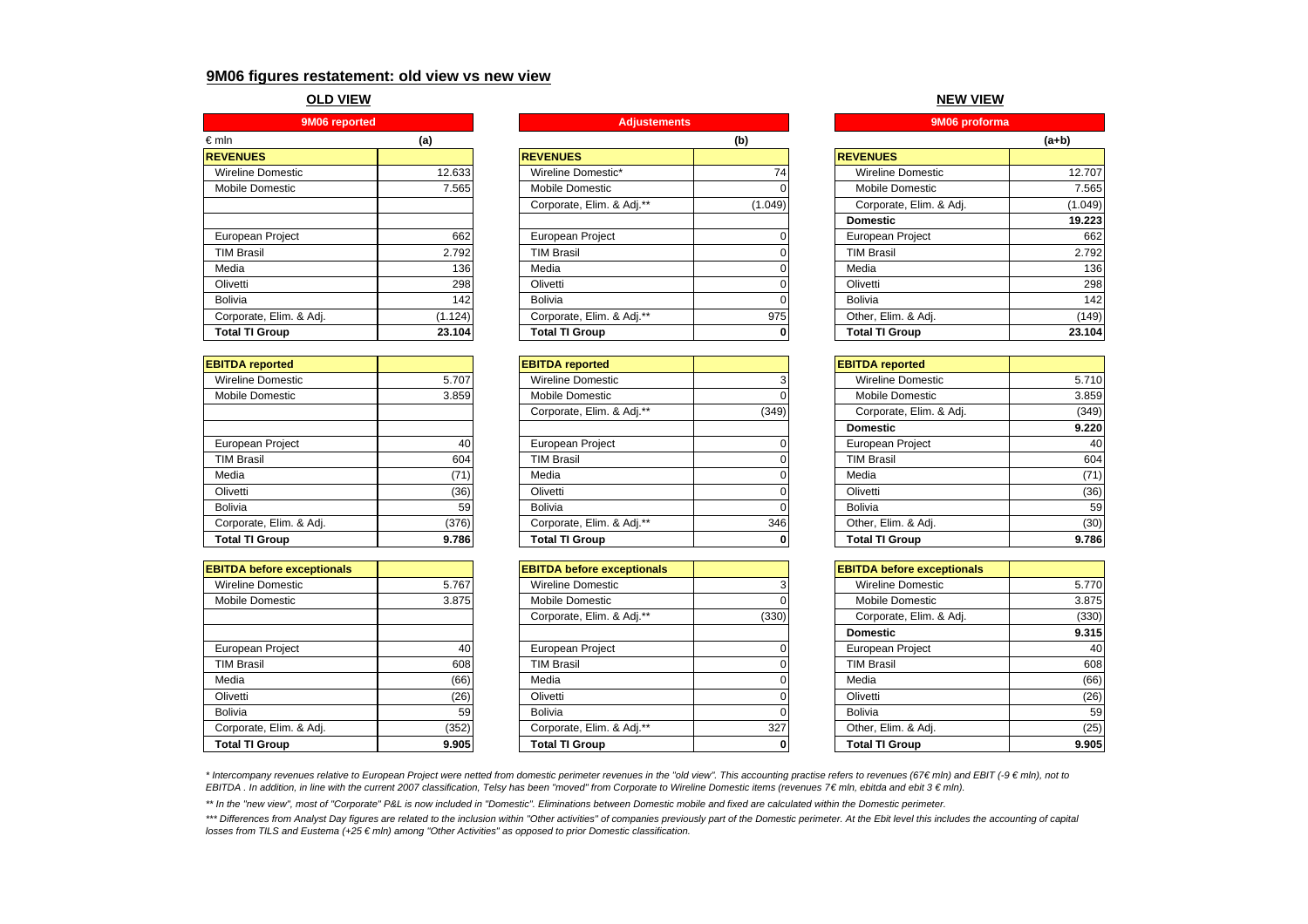### **9M06 figures restatement: old view vs new view**

#### **OLD VIEW**

| €mln | 1a. |  |  |  | (a+b |
|------|-----|--|--|--|------|

| <b>EBIT reported</b>     |       |
|--------------------------|-------|
| <b>Wireline Domestic</b> | 3.421 |
| Mobile Domestic          | 2.834 |
|                          |       |
|                          |       |
| European Project         | (106) |
| <b>TIM Brasil</b>        | (47   |
| Media                    | (111) |
| Olivetti                 | (49)  |
| Bolivia                  | 31    |
| Corporate, Elim. & Adj.  | (352) |
| <b>Total TI Group</b>    | 5.621 |

| <b>EBIT before exceptionals</b> |       |
|---------------------------------|-------|
| Wireline Domestic               | 3.491 |
| Mobile Domestic                 | 2.850 |
|                                 |       |
|                                 |       |
| European Project                | (106) |
| <b>TIM Brasil</b>               | (43   |
| Media                           | (106) |
| Olivetti                        | (40)  |
| Bolivia                         | 31    |
| Corporate, Elim. & Adj.         | (454  |
| <b>Total TI Group</b>           | 5.62  |

| <b>EBIT reported</b>    |       | <b>EBIT reported</b>      |              | <b>EBIT reported</b>    |       |
|-------------------------|-------|---------------------------|--------------|-------------------------|-------|
| Wireline Domestic       | 3.421 | <b>Wireline Domestic</b>  | (6)          | Wireline Domestic       | 3.415 |
| Mobile Domestic         | 2.834 | Mobile Domestic           |              | <b>Mobile Domestic</b>  | 2.834 |
|                         |       | Corporate, Elim. & Adj.** | (366)        | Corporate, Elim. & Adj. | (366) |
|                         |       |                           |              | <b>Domestic</b>         | 5.883 |
| European Project        | (106) | European Project          |              | European Project        | (106) |
| <b>TIM Brasil</b>       | (47)  | <b>TIM Brasil</b>         |              | <b>TIM Brasil</b>       | (47)  |
| Media                   | (111) | Media                     |              | Media                   | (111) |
| Olivetti                | (49)  | Olivetti                  |              | Olivetti                | (49)  |
| <b>Bolivia</b>          | 31    | <b>Bolivia</b>            |              | Bolivia                 | 31    |
| Corporate, Elim. & Adj. | (352) | Corporate, Elim. & Adj.** | 372          | Other, Elim. & Adj.     | 20    |
| <b>Total TI Group</b>   | 5.621 | <b>Total TI Group</b>     | $\mathbf{0}$ | <b>Total TI Group</b>   | 5.621 |

|       | <b>EBIT before exceptionals</b> |       | <b>EBIT before exceptionals</b> |       |
|-------|---------------------------------|-------|---------------------------------|-------|
| 3.491 | <b>Wireline Domestic</b>        | (6)   | <b>Wireline Domestic</b>        | 3.485 |
| 2.850 | Mobile Domestic                 |       | Mobile Domestic                 | 2.850 |
|       | Corporate, Elim. & Adj.**       | (472) | Corporate, Elim. & Adj.         | (472) |
|       |                                 |       | <b>Domestic</b>                 | 5.863 |
| (106) | European Project                |       | European Project                | (106) |
| (43)  | <b>TIM Brasil</b>               |       | <b>TIM Brasil</b>               | (43)  |
| (106) | Media                           |       | Media                           | (106) |
| (40)  | Olivetti                        |       | Olivetti                        | (40)  |
| 31    | <b>Bolivia</b>                  |       | <b>Bolivia</b>                  | 31    |
| (454) | Corporate, Elim. & Adj.**       |       | Other, Elim. & Adj.             | 24    |
| 5.623 | <b>Total TI Group</b>           |       | <b>Total TI Group</b>           | 5.623 |
|       |                                 |       |                                 | 478   |

**NEW VIEW**

| <b>BIT reported</b>       |       | <b>EBIT reported</b>    |       |
|---------------------------|-------|-------------------------|-------|
| Wireline Domestic         | (6)   | Wireline Domestic       | 3.415 |
| Mobile Domestic           | Ω     | Mobile Domestic         | 2.834 |
| Corporate, Elim. & Adj.** | (366) | Corporate, Elim. & Adj. | (366) |
|                           |       | <b>Domestic</b>         | 5.883 |
| European Project          |       | European Project        | (106) |
| TIM Brasil                |       | <b>TIM Brasil</b>       | (47)  |
| Media                     |       | Media                   | (111) |
| Olivetti                  |       | Olivetti                | (49)  |
| <b>Bolivia</b>            |       | <b>Bolivia</b>          | 31    |
| Corporate, Elim. & Adj.** | 372   | Other, Elim. & Adj.     | 20    |
| <b>Total TI Group</b>     | 0     | <b>Total TI Group</b>   | 5.621 |

| <b>BIT before exceptionals</b> |       | <b>EBIT before exceptionals</b> |       |
|--------------------------------|-------|---------------------------------|-------|
| Wireline Domestic              | (6)   | <b>Wireline Domestic</b>        | 3.485 |
| Mobile Domestic                |       | Mobile Domestic                 | 2.850 |
| Corporate, Elim. & Adj.**      | (472) | Corporate, Elim. & Adj.         | (472) |
|                                |       | <b>Domestic</b>                 | 5.863 |
| European Project               |       | European Project                | (106) |
| TIM Brasil                     |       | <b>TIM Brasil</b>               | (43)  |
| Media                          |       | Media                           | (106) |
| Olivetti                       |       | Olivetti                        | (40)  |
| <b>Bolivia</b>                 |       | <b>Bolivia</b>                  | 31    |
| Corporate, Elim. & Adj.**      | 478   | Other, Elim. & Adj.             | 24    |
| Total TI Group                 | 0     | Total TI Group                  | 5.623 |

\* Intercompany revenues relative to European Project were netted from domestic perimeter revenues in the "old view". This accounting practise refers to revenues (67€ mln) and EBIT (-9 € mln), not to *EBITDA . In addition, in line with the current 2007 classification, Telsy has been "moved" from Corporate to Wireline Domestic items (revenues 7€ mln, ebitda and ebit 3 € mln).* 

\*\* In the "new view", most of "Corporate" P&L is now included in "Domestic". Eliminations between Domestic mobile and fixed are calculated within the Domestic perimeter.

\*\*\* Differences from Analyst Day figures are related to the inclusion within "Other activities" of companies previously part of the Domestic perimeter. At the Ebit level this includes the accounting of capital *losses from TILS and Eustema (+25 € mln) among "Other Activities" as opposed to prior Domestic classification.*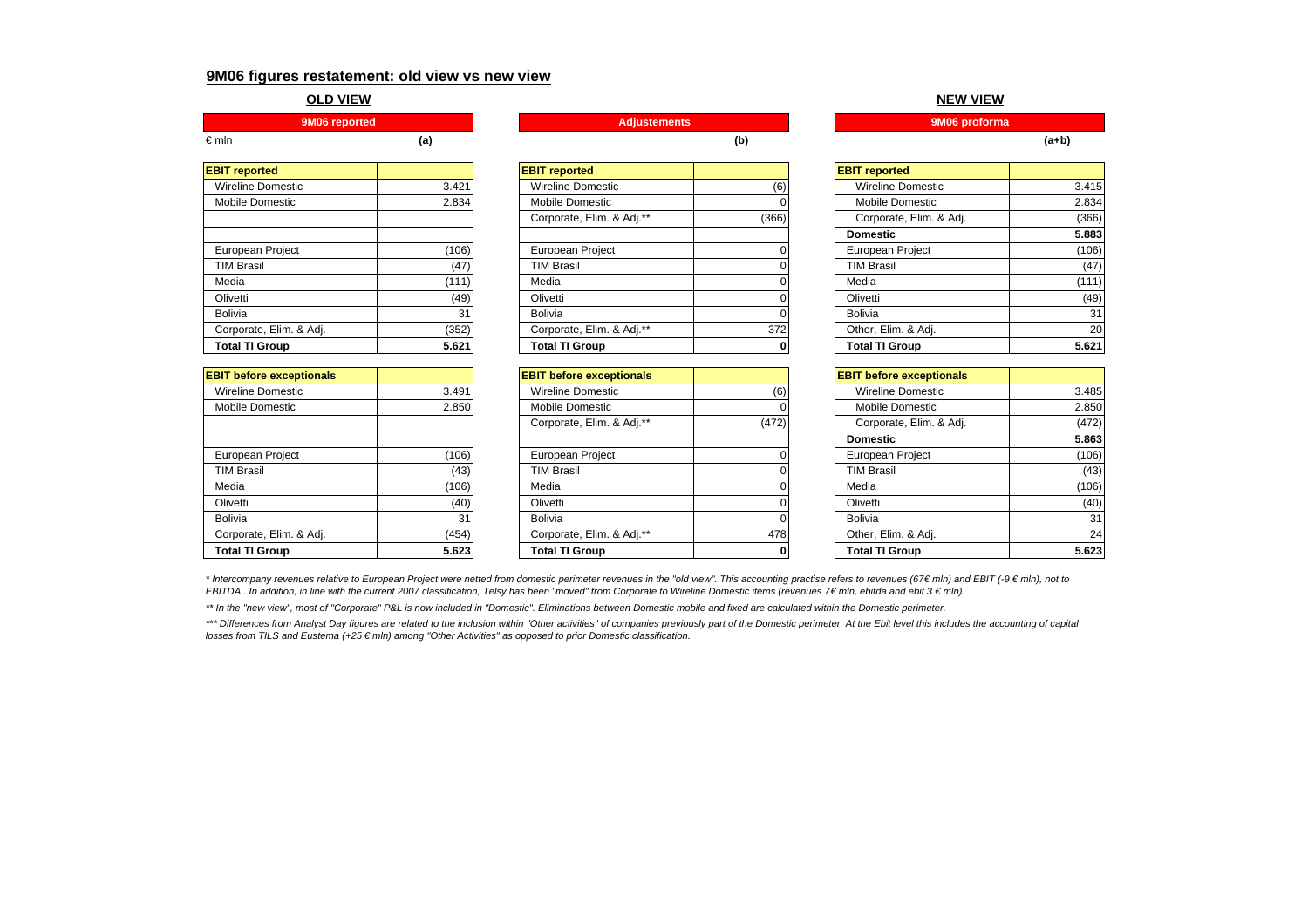## **FY06 figures restatement: old view vs new view**

### **OLD VIEW**

| <b>FY06</b> reported    |         |  |  |  |
|-------------------------|---------|--|--|--|
| €mln                    | (a)     |  |  |  |
| <b>REVENUES</b>         |         |  |  |  |
| Wireline Domestic       | 16.880  |  |  |  |
| <b>Mobile Domestic</b>  | 10.210  |  |  |  |
|                         |         |  |  |  |
|                         |         |  |  |  |
| <b>European Project</b> | 915     |  |  |  |
| <b>TIM Brasil</b>       | 3.964   |  |  |  |
| Media                   | 207     |  |  |  |
| Olivetti                | 440     |  |  |  |
| <b>Bolivia</b>          | 192     |  |  |  |
| Corporate, Elim. & Adj. | (1.533) |  |  |  |
| <b>Total TI Group</b>   | 31.275  |  |  |  |

| <b>EBITDA</b> reported  |        |
|-------------------------|--------|
| Wireline Domestic       | 7.393  |
| Mobile Domestic         | 5.042  |
|                         |        |
|                         |        |
| European Project        | 81     |
| <b>TIM Brasil</b>       | 950    |
| Media                   | (83)   |
| Olivetti                | (33)   |
| <b>Bolivia</b>          | 82     |
| Corporate, Elim. & Adj. | (582)  |
| <b>Total TI Group</b>   | 12.850 |

| <b>EBITDA before exceptionals</b> |        |
|-----------------------------------|--------|
| Wireline Domestic                 | 7.539  |
| Mobile Domestic                   | 5.064  |
|                                   |        |
|                                   |        |
| European Project                  | 81     |
| <b>TIM Brasil</b>                 | 954    |
| Media                             | (77)   |
| Olivetti                          | (12)   |
| <b>Bolivia</b>                    | 82     |
| Corporate, Elim. & Adj.           | (549)  |
| <b>Total TI Group</b>             | 13.082 |

**Adjustements** 

| $\epsilon$ mln           | (a)     |                           | (b)     |                          | $(a+b)$ |
|--------------------------|---------|---------------------------|---------|--------------------------|---------|
| <b>REVENUES</b>          |         | <b>REVENUES</b>           |         | <b>REVENUES</b>          |         |
| <b>Wireline Domestic</b> | 16.880  | Wireline Domestic*        | 108     | <b>Wireline Domestic</b> | 16.988  |
| Mobile Domestic          | 10.210  | Mobile Domestic           |         | Mobile Domestic          | 10.210  |
|                          |         | Corporate, Elim. & Adj.** | (1.413) | Corporate, Elim. & Adj.  | (1.413) |
|                          |         |                           |         | Domestic***              | 25.785  |
| European Project         | 915     | European Project          |         | European Project         | 915     |
| <b>TIM Brasil</b>        | 3.964   | <b>TIM Brasil</b>         |         | <b>TIM Brasil</b>        | 3.964   |
| Media                    | 207     | Media                     |         | Media                    | 207     |
| Olivetti                 | 440     | Olivetti                  |         | Olivetti                 | 440     |
| Bolivia                  | 192     | <b>Bolivia</b>            |         | <b>Bolivia</b>           | 192     |
| Corporate, Elim. & Adj.  | (1.533) | Corporate, Elim. & Adj.** | .305    | Other, Elim. & Adj.      | (228)   |
| <b>Total TI Group</b>    | 31.275  | <b>Total TI Group</b>     | 0       | <b>Total TI Group</b>    | 31.275  |

| <b>EBITDA reported</b>  |        | <b>EBITDA</b> reported    |       | <b>EBITDA</b> reported  |        |
|-------------------------|--------|---------------------------|-------|-------------------------|--------|
| Wireline Domestic       | 7.393  | Wireline Domestic*        |       | Wireline Domestic       | 7.396  |
| Mobile Domestic         | 5.042  | <b>Mobile Domestic</b>    |       | Mobile Domestic         | 5.042  |
|                         |        | Corporate, Elim. & Adj.** | (545) | Corporate, Elim. & Adj. | (545)  |
|                         |        |                           |       | Domestic***             | 11.893 |
| European Project        | 81     | European Project          |       | European Project        | 81     |
| <b>TIM Brasil</b>       | 950    | <b>TIM Brasil</b>         |       | <b>TIM Brasil</b>       | 950    |
| Media                   | (83)   | Media                     |       | Media                   | (83)   |
| Olivetti                | (33)   | Olivetti                  |       | Olivetti                | (33)   |
| <b>Bolivia</b>          | 82     | Bolivia                   |       | Bolivia                 | 82     |
| Corporate, Elim. & Adj. | (582)  | Corporate, Elim. & Adj.** | 542   | Other, Elim. & Adj.     | (40)   |
| <b>Total TI Group</b>   | 12.850 | <b>Total TI Group</b>     |       | <b>Total TI Group</b>   | 12.850 |

| EBITDA before exceptionals |        | <b>EBITDA before exceptionals</b> |       | <b>EBITDA before exceptionals</b> |        |
|----------------------------|--------|-----------------------------------|-------|-----------------------------------|--------|
| Wireline Domestic          | 7.539  | Wireline Domestic*                |       | Wireline Domestic                 | 7.542  |
| Mobile Domestic            | 5.064  | Mobile Domestic                   |       | Mobile Domestic                   | 5.064  |
|                            |        | Corporate, Elim. & Adj.**         | (518) | Corporate, Elim. & Adj.           | (518)  |
|                            |        |                                   |       | Domestic***                       | 12.088 |
| European Project           | 81     | European Project                  |       | European Project                  | 81     |
| <b>TIM Brasil</b>          | 954    | <b>TIM Brasil</b>                 |       | <b>TIM Brasil</b>                 | 954    |
| Media                      | (77)   | Media                             |       | Media                             | (77)   |
| Olivetti                   | (12)   | Olivetti                          |       | Olivetti                          | (12)   |
| Bolivia                    | 82     | <b>Bolivia</b>                    |       | Bolivia                           | 82     |
| Corporate, Elim. & Adj.    | (549)  | Corporate, Elim. & Adj.**         | 515   | Other, Elim. & Adj.               | (34)   |
| <b>Total TI Group</b>      | 13.082 | <b>Total TI Group</b>             | 0     | <b>Total TI Group</b>             | 13.082 |

**NEW VIEW**

| <b>Adjustements</b>       |         | FY06 proforma            |         |
|---------------------------|---------|--------------------------|---------|
|                           | (b)     |                          | $(a+b)$ |
| <b>EVENUES</b>            |         | <b>REVENUES</b>          |         |
| Wireline Domestic*        | 108     | <b>Wireline Domestic</b> | 16.988  |
| Mobile Domestic           | 0       | <b>Mobile Domestic</b>   | 10.210  |
| Corporate, Elim. & Adj.** | (1.413) | Corporate, Elim. & Adj.  | (1.413) |
|                           |         | Domestic***              | 25.785  |
| European Project          |         | European Project         | 915     |
| <b>TIM Brasil</b>         |         | TIM Brasil               | 3.964   |
| Media                     |         | Media                    | 207     |
| Olivetti                  | 0       | Olivetti                 | 440     |
| Bolivia                   |         | <b>Bolivia</b>           | 192     |
| Corporate, Elim. & Adj.** | 1.305   | Other, Elim. & Adj.      | (228)   |
| <b>Total TI Group</b>     | 0       | <b>Total TI Group</b>    | 31.275  |

|       | <b>EBITDA</b> reported   |        |
|-------|--------------------------|--------|
| 3     | <b>Wireline Domestic</b> | 7.396  |
| ი     | Mobile Domestic          | 5.042  |
| (545) | Corporate, Elim. & Adj.  | (545)  |
|       | Domestic***              | 11.893 |
|       | European Project         | 81     |
|       | <b>TIM Brasil</b>        | 950    |
|       | Media                    | (83)   |
|       | Olivetti                 | (33)   |
|       | Bolivia                  | 82     |
| 542   | Other, Elim. & Adj.      | (40)   |
| 0     | <b>Total TI Group</b>    | 12.850 |
|       |                          |        |

| <b>BITDA before exceptionals</b> |              | <b>EBITDA before exceptionals</b> |        |
|----------------------------------|--------------|-----------------------------------|--------|
| Wireline Domestic*               |              | <b>Wireline Domestic</b>          | 7.542  |
| Mobile Domestic                  |              | Mobile Domestic                   | 5.064  |
| Corporate, Elim. & Adj.**        | (518)        | Corporate, Elim. & Adj.           | (518)  |
|                                  |              | Domestic***                       | 12.088 |
| European Project                 |              | European Project                  | 81     |
| TIM Brasil                       |              | <b>TIM Brasil</b>                 | 954    |
| Media                            |              | Media                             | (77)   |
| Olivetti                         |              | Olivetti                          | (12)   |
| Bolivia                          |              | Bolivia                           | 82     |
| Corporate, Elim. & Adj.**        | 515          | Other, Elim. & Adj.               | (34)   |
| Total TI Group                   | <sup>0</sup> | <b>Total TI Group</b>             | 13 082 |

*\* Intercompany revenues relative to European Project were netted from domestic perimeter revenues in the "old view". This accounting practise refers only to revenues (99 € mln), not to EBITDA or EBIT. In addition, in line with the current 2007 classification, Telsy has been "moved" from Corporate to Wireline Domestic items (revenues 9 € mln, ebitda and ebit 3 € mln).*

*\*\* In the "new view", most of "Corporate" P&L is now included in "Domestic". Eliminations between Domestic mobile and fixed are calculated within the Domestic perimeter.* 

\*\*\* Differences from Analyst Day figures are related to the inclusion within "Other activities" of companies previously part of the Domestic perimeter. At the Ebit level this includes the accounting of capital *losses from TILS and Eustema (+34 € mln) among "Other Activities" as opposed to prior Domestic classification.*